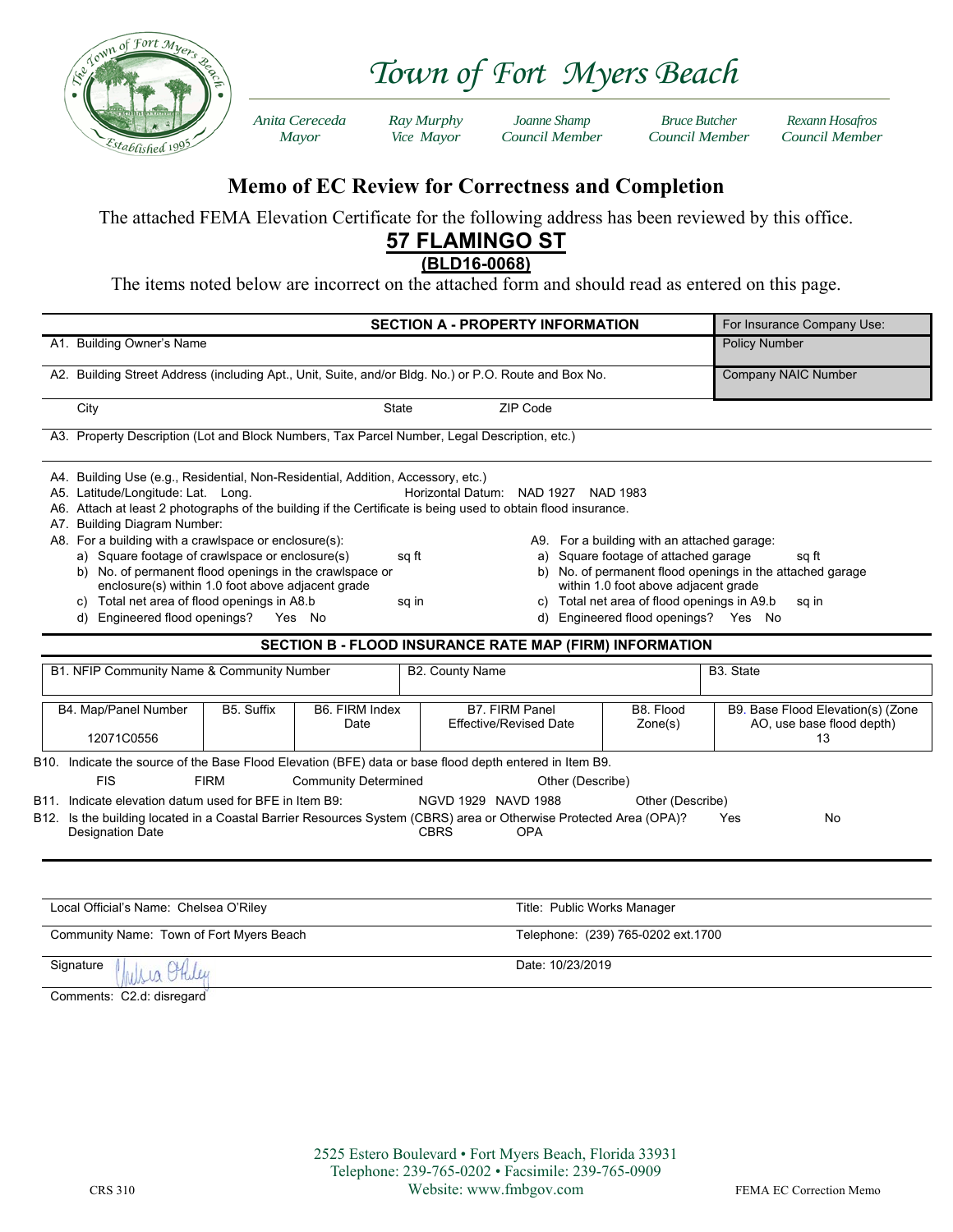Important: Follow the instructions on pages 1-9.

| Copy all pages of this Elevation Certificate and all attachments for (1) community official, (2) insurance agent/company, and (3) building owner. |                                                                                                                                |                                                            |                              |                 |                                                                   |
|---------------------------------------------------------------------------------------------------------------------------------------------------|--------------------------------------------------------------------------------------------------------------------------------|------------------------------------------------------------|------------------------------|-----------------|-------------------------------------------------------------------|
|                                                                                                                                                   | <b>SECTION A - PROPERTY INFORMATION</b>                                                                                        |                                                            |                              |                 | FOR INSURANCE COMPANY USE                                         |
| A1. Building Owner's Name<br>JOHN R. + LINDA PARSONS                                                                                              |                                                                                                                                |                                                            |                              | Policy Number:  |                                                                   |
| Box No.<br>57 FLAMINGO ST.                                                                                                                        | A2. Building Street Address (including Apt., Unit, Suite, and/or Bldg. No.) or P.O. Route and                                  |                                                            |                              |                 | Company NAIC Number:                                              |
| City                                                                                                                                              |                                                                                                                                | <b>State</b>                                               |                              | <b>ZIP Code</b> |                                                                   |
| <b>FORT MYERS BEACH</b><br>A3. Property Description (Lot and Block Numbers, Tax Parcel Number, Legal Description, etc.)                           |                                                                                                                                | Florida                                                    |                              | 33931           |                                                                   |
| LOT 16, ESTERO PARK, PB 9/ PG 8                                                                                                                   | STRAP: 33-46-24-W3-00600.0160                                                                                                  |                                                            |                              |                 |                                                                   |
| A4. Building Use (e.g., Residential, Non-Residential, Addition, Accessory, etc.)                                                                  |                                                                                                                                |                                                            | <b>RESIDENTIAL</b>           |                 |                                                                   |
| A5. Latitude/Longitude: Lat. 26.424324                                                                                                            |                                                                                                                                | Long. -81.906589                                           | Horizontal Datum:   NAD 1927 |                 | $\overline{X}$ NAD 1983                                           |
| A6. Attach at least 2 photographs of the building if the Certificate is being used to obtain flood insurance.                                     |                                                                                                                                |                                                            |                              |                 |                                                                   |
| A7. Building Diagram Number                                                                                                                       | 6                                                                                                                              |                                                            |                              |                 |                                                                   |
| A8. For a building with a crawlspace or enclosure(s):                                                                                             |                                                                                                                                |                                                            |                              |                 |                                                                   |
| a) Square footage of crawlspace or enclosure(s)                                                                                                   |                                                                                                                                | 1,230<br>sq ft                                             |                              |                 |                                                                   |
| b) Number of permanent flood openings in the crawlspace or enclosure(s) within 1.0 foot above adjacent grade                                      |                                                                                                                                |                                                            |                              |                 | 9                                                                 |
| c) Total net area of flood openings in A8.b                                                                                                       | 1,296                                                                                                                          | sq in                                                      |                              |                 |                                                                   |
| d) Engineered flood openings?                                                                                                                     | $X$ Yes<br>$\lfloor \cdot \rfloor$ No                                                                                          |                                                            |                              |                 |                                                                   |
| A9. For a building with an attached garage:                                                                                                       |                                                                                                                                |                                                            |                              |                 |                                                                   |
| a) Square footage of attached garage                                                                                                              | N/A                                                                                                                            | sq ft                                                      |                              |                 |                                                                   |
| b) Number of permanent flood openings in the attached garage within 1.0 foot above adjacent grade                                                 |                                                                                                                                |                                                            |                              |                 | N/A                                                               |
| c) Total net area of flood openings in A9.b                                                                                                       | N/A                                                                                                                            | sq in                                                      |                              |                 |                                                                   |
| d) Engineered flood openings?                                                                                                                     | l Yes<br>$ \times $ No                                                                                                         |                                                            |                              |                 |                                                                   |
|                                                                                                                                                   | SECTION B - FLOOD INSURANCE RATE MAP (FIRM) INFORMATION                                                                        |                                                            |                              |                 |                                                                   |
| B1. NFIP Community Name & Community Number<br>TOWN OF FORT MYERS BEACH & 120673                                                                   |                                                                                                                                | <b>B2. County Name</b><br><b>LEE</b>                       |                              |                 | B3. State<br>Florida                                              |
| B5. Suffix<br>B4. Map/Panel<br>Number                                                                                                             | B6. FIRM Index<br>Date                                                                                                         | B7. FIRM Panel<br><b>Effective/</b><br><b>Revised Date</b> | B8. Flood Zone(s)            |                 | B9. Base Flood Elevation(s)<br>(Zone AO, use Base<br>Flood Depth) |
| 12071C0566/0566<br>F                                                                                                                              | 08/28/2008                                                                                                                     | 08/28/2008                                                 | <b>AE</b>                    | 13'(NAVD88)     |                                                                   |
| B10. Indicate the source of the Base Flood Elevation (BFE) data or base flood depth entered in Item B9:                                           |                                                                                                                                |                                                            |                              |                 |                                                                   |
| □ FIS Profile   X FIRM   Community Determined   Other/Source:                                                                                     |                                                                                                                                |                                                            |                              |                 |                                                                   |
| B11. Indicate elevation datum used for BFE in Item B9: $\Box$ NGVD 1929 $\Box$ NAVD 1988                                                          |                                                                                                                                |                                                            |                              | Other/Source:   |                                                                   |
|                                                                                                                                                   | B12. Is the building located in a Coastal Barrier Resources System (CBRS) area or Otherwise Protected Area (OPA)?   Yes   X No |                                                            |                              |                 |                                                                   |
| Designation Date:                                                                                                                                 | <b>CBRS</b>                                                                                                                    | <b>OPA</b>                                                 |                              |                 |                                                                   |
|                                                                                                                                                   |                                                                                                                                |                                                            |                              |                 |                                                                   |
|                                                                                                                                                   |                                                                                                                                |                                                            |                              |                 |                                                                   |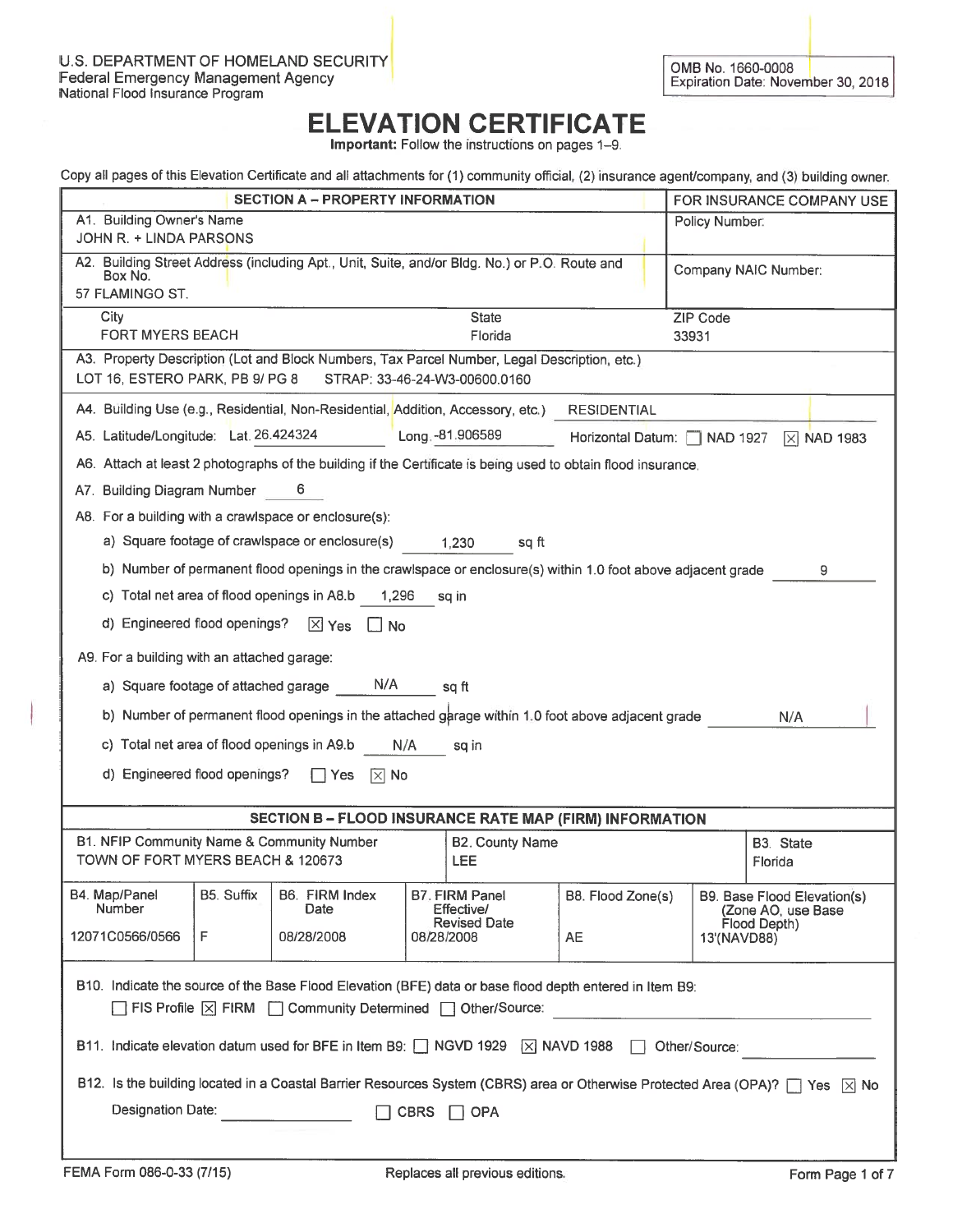| <b>ELEVATION CERTIFICATE</b>                                                                                                                                                                                                                                                                                                                                                        |                                                                                                                                                                   |                              |          | OMB No. 1660-0008                                | Expiration Date: November 30, 2018   |
|-------------------------------------------------------------------------------------------------------------------------------------------------------------------------------------------------------------------------------------------------------------------------------------------------------------------------------------------------------------------------------------|-------------------------------------------------------------------------------------------------------------------------------------------------------------------|------------------------------|----------|--------------------------------------------------|--------------------------------------|
| IMPORTANT: In these spaces, copy the corresponding information from Section A.                                                                                                                                                                                                                                                                                                      |                                                                                                                                                                   |                              |          |                                                  | FOR INSURANCE COMPANY USE            |
| Building Street Address (including Apt., Unit, Suite, and/or Bldg. No.) or P.O. Route and Box No.<br>Policy Number:<br>57 FLAMINGO ST.                                                                                                                                                                                                                                              |                                                                                                                                                                   |                              |          |                                                  |                                      |
| City<br><b>FORT MYERS BEACH</b>                                                                                                                                                                                                                                                                                                                                                     | <b>State</b><br>Florida                                                                                                                                           | <b>ZIP Code</b><br>33931     |          | <b>Company NAIC Number</b>                       |                                      |
|                                                                                                                                                                                                                                                                                                                                                                                     | <b>SECTION C - BUILDING ELEVATION INFORMATION (SURVEY REQUIRED)</b>                                                                                               |                              |          |                                                  |                                      |
| C1. Building elevations are based on:                                                                                                                                                                                                                                                                                                                                               | Construction Drawings*                                                                                                                                            | Building Under Construction* |          |                                                  | $\overline{X}$ Finished Construction |
|                                                                                                                                                                                                                                                                                                                                                                                     | *A new Elevation Certificate will be required when construction of the building is complete.                                                                      |                              |          |                                                  |                                      |
| C2. Elevations - Zones A1-A30, AE, AH, A (with BFE), VE, V1-V30, V (with BFE), AR, AR/A, AR/AE, AR/A1-A30, AR/AH, AR/AO.                                                                                                                                                                                                                                                            | Complete Items C2.a-h below according to the building diagram specified in Item A7. In Puerto Rico only, enter meters.                                            |                              |          |                                                  |                                      |
| Benchmark Utilized: SITE BM                                                                                                                                                                                                                                                                                                                                                         |                                                                                                                                                                   | Vertical Datum: (NAVD88)     |          |                                                  |                                      |
|                                                                                                                                                                                                                                                                                                                                                                                     | Indicate elevation datum used for the elevations in items a) through h) below.                                                                                    |                              |          |                                                  |                                      |
|                                                                                                                                                                                                                                                                                                                                                                                     | NGVD 1929   X NAVD 1988   Other/Source:                                                                                                                           |                              |          |                                                  |                                      |
|                                                                                                                                                                                                                                                                                                                                                                                     | Datum used for building elevations must be the same as that used for the BFE.                                                                                     |                              |          |                                                  | Check the measurement used.          |
|                                                                                                                                                                                                                                                                                                                                                                                     | a) Top of bottom floor (including basement, crawlspace, or enclosure floor) _                                                                                     |                              | 5, 20    | $ \mathsf{x} $<br>feet                           | meters                               |
| b) Top of the next higher floor                                                                                                                                                                                                                                                                                                                                                     |                                                                                                                                                                   |                              | 14 70    | $ \mathsf{x} $<br>feet                           | meters                               |
|                                                                                                                                                                                                                                                                                                                                                                                     | c) Bottom of the lowest horizontal structural member (V Zones only)                                                                                               | N/A                          |          |                                                  |                                      |
| d) Attached garage (top of slab)                                                                                                                                                                                                                                                                                                                                                    |                                                                                                                                                                   |                              | $5 \ 20$ | $ \mathsf{x} $<br>feet<br>$ \mathsf{x} $<br>feet | meters<br>meters                     |
| (Describe type of equipment and location in Comments)                                                                                                                                                                                                                                                                                                                               | e) Lowest elevation of machinery or equipment servicing the building                                                                                              | 14 80                        |          | $\overline{\mathsf{x}}$<br>feet                  | meters                               |
| f) Lowest adjacent (finished) grade next to building (LAG)                                                                                                                                                                                                                                                                                                                          |                                                                                                                                                                   |                              | 4, 10    | $ \mathsf{x} $<br>feet                           | meters                               |
| g) Highest adjacent (finished) grade next to building (HAG)                                                                                                                                                                                                                                                                                                                         |                                                                                                                                                                   |                              | 4, 40    | $ \mathsf{x} $<br>feet                           | meters                               |
|                                                                                                                                                                                                                                                                                                                                                                                     |                                                                                                                                                                   | N/A                          |          |                                                  |                                      |
| structural support                                                                                                                                                                                                                                                                                                                                                                  | h) Lowest adjacent grade at lowest elevation of deck or stairs, including                                                                                         |                              |          | $ \mathsf{x} $<br>feet                           | meters                               |
|                                                                                                                                                                                                                                                                                                                                                                                     | SECTION D - SURVEYOR, ENGINEER, OR ARCHITECT CERTIFICATION                                                                                                        |                              |          |                                                  |                                      |
| This certification is to be signed and sealed by a land surveyor, engineer, or architect authorized by law to certify elevation information.<br>I certify that the information on this Certificate represents my best efforts to interpret the data available. I understand that any false<br>statement may be punishable by fine or imprisonment under 18 U.S. Code, Section 1001. |                                                                                                                                                                   |                              |          |                                                  |                                      |
| Were latitude and longitude in Section A provided by a licensed land surveyor? $\Box$ Yes $\Box$ No                                                                                                                                                                                                                                                                                 |                                                                                                                                                                   |                              |          |                                                  | Check here if attachments.           |
| Certifier's Name<br>R.L.SCHUMANN                                                                                                                                                                                                                                                                                                                                                    | License Number<br><b>RLS 2239</b>                                                                                                                                 |                              |          |                                                  | Digitally signed by                  |
| <b>Title</b>                                                                                                                                                                                                                                                                                                                                                                        |                                                                                                                                                                   |                              |          |                                                  | Ronald L.                            |
| <b>REGISTERED LAND SURVEYOR</b>                                                                                                                                                                                                                                                                                                                                                     |                                                                                                                                                                   |                              |          |                                                  | Schumann, RLS<br>DN: cn=Ronald II    |
| <b>Company Name</b>                                                                                                                                                                                                                                                                                                                                                                 |                                                                                                                                                                   |                              |          |                                                  | Schumann, RLS,                       |
| LIS SURVEYING, LLC(JOB#20882)                                                                                                                                                                                                                                                                                                                                                       |                                                                                                                                                                   |                              |          |                                                  | o=LIS Land                           |
| <b>Address</b>                                                                                                                                                                                                                                                                                                                                                                      |                                                                                                                                                                   |                              |          |                                                  | <sup>3</sup> Surveying, LLC, φu,     |
| 21430 PALM BEACH BLVD                                                                                                                                                                                                                                                                                                                                                               |                                                                                                                                                                   |                              |          |                                                  | email=rls@lisengin                   |
| City                                                                                                                                                                                                                                                                                                                                                                                | <b>State</b>                                                                                                                                                      | <b>ZIP Code</b>              |          |                                                  | eering.us, c=US<br>Date: 2017.09.19  |
| <b>ALVA</b>                                                                                                                                                                                                                                                                                                                                                                         | Florida<br>Digitally signed by Ronald L.<br>Schumann, RLS                                                                                                         | 33920                        |          |                                                  | 16:05:29 -04'00'                     |
| Signature                                                                                                                                                                                                                                                                                                                                                                           | DN. cn=Ronald L. Schumann, RLS,<br>Date<br>o=LIS Land Surveying, LLC, ou,<br>09/19/2017<br>email=rls@lisengineering.us, c=US<br>Date: 2017.09.19 16:05:48 -04'00' | Telephone<br>(239) 481-2366  |          |                                                  |                                      |
| Copy all pages of this Elevation Certificate and all attachments for (1) community official, (2) insurance agent/company, and (3) building owner.                                                                                                                                                                                                                                   |                                                                                                                                                                   |                              |          |                                                  |                                      |
| Comments (including type of equipment and location, per C2(e), if applicable)                                                                                                                                                                                                                                                                                                       |                                                                                                                                                                   |                              |          |                                                  |                                      |
| C(2)B=LIVING AREA                                                                                                                                                                                                                                                                                                                                                                   |                                                                                                                                                                   |                              |          |                                                  |                                      |
| THE EQUIPMENT LISTED IN SECTION C(2)E REFERS TO THE HVAC COMPRESSOR LOCATED AT THE SIDE OF THE HOME WITH<br>AN ELEVATION OF 14.80'.                                                                                                                                                                                                                                                 |                                                                                                                                                                   |                              |          |                                                  |                                      |
|                                                                                                                                                                                                                                                                                                                                                                                     |                                                                                                                                                                   |                              |          |                                                  |                                      |
|                                                                                                                                                                                                                                                                                                                                                                                     |                                                                                                                                                                   |                              |          |                                                  |                                      |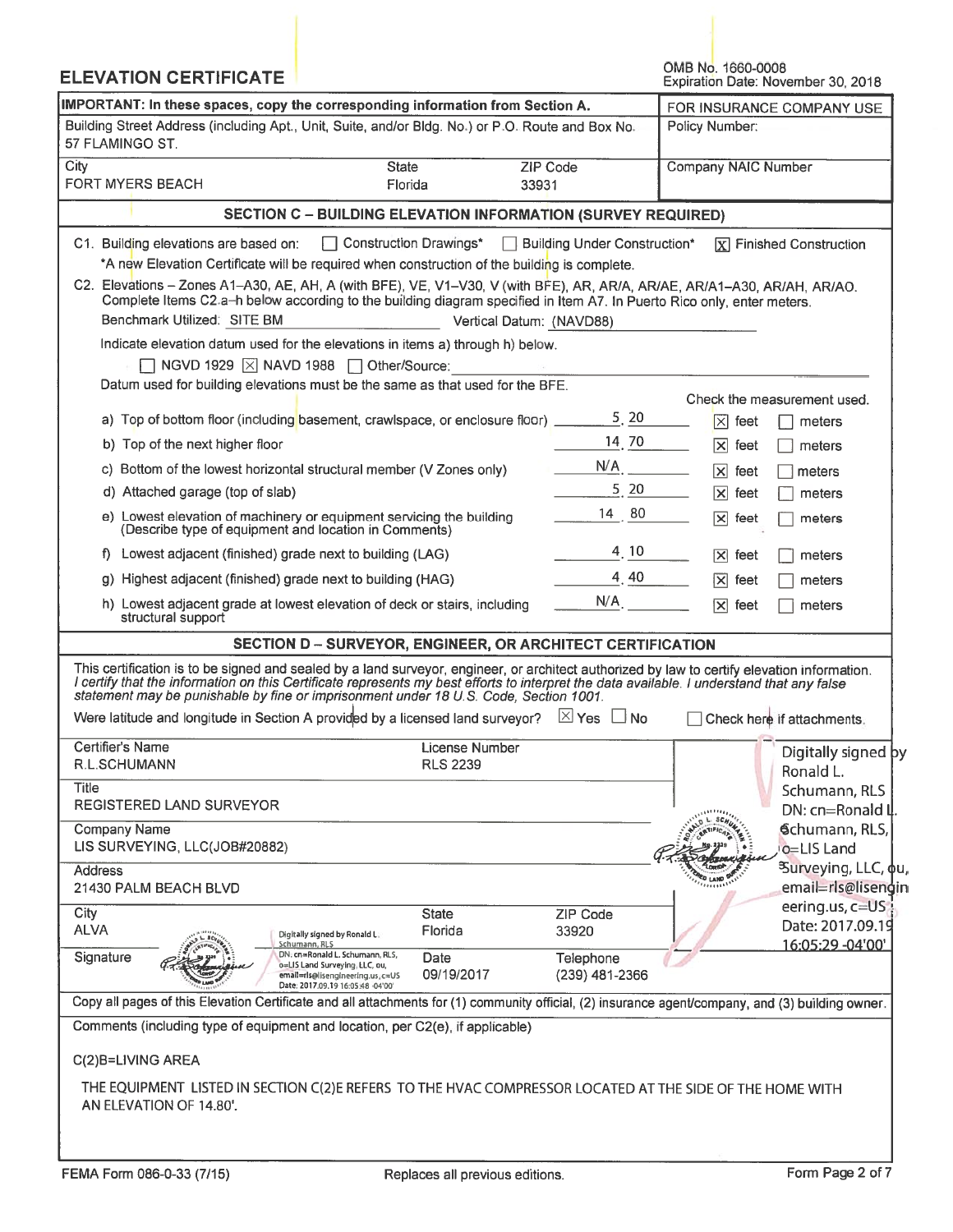| <b>ELEVATION CERTIFICATE</b>                                                                                                                                                                                                                                                      |                                                                                                                 |                          | OMB No. 1660-0008<br>Expiration Date: November 30, 2018                 |
|-----------------------------------------------------------------------------------------------------------------------------------------------------------------------------------------------------------------------------------------------------------------------------------|-----------------------------------------------------------------------------------------------------------------|--------------------------|-------------------------------------------------------------------------|
| IMPORTANT: In these spaces, copy the corresponding information from Section A.                                                                                                                                                                                                    | FOR INSURANCE COMPANY USE                                                                                       |                          |                                                                         |
| Building Street Address (including Apt., Unit, Suite, and/or Bldg. No.) or P.O. Route and Box No.<br>57 FLAMINGO ST.                                                                                                                                                              | Policy Number:                                                                                                  |                          |                                                                         |
| City<br><b>FORT MYERS BEACH</b>                                                                                                                                                                                                                                                   | <b>State</b><br>Florida                                                                                         | <b>ZIP Code</b><br>33931 | Company NAIC Number                                                     |
|                                                                                                                                                                                                                                                                                   | <b>SECTION E - BUILDING ELEVATION INFORMATION (SURVEY NOT REQUIRED)</b><br>FOR ZONE AO AND ZONE A (WITHOUT BFE) |                          |                                                                         |
| For Zones AO and A (without BFE), complete Items E1-E5. If the Certificate is intended to support a LOMA or LOMR-F request,<br>complete Sections A, B, and C. For Items E1-E4, use natural grade, if available. Check the measurement used. In Puerto Rico only,<br>enter meters. |                                                                                                                 |                          |                                                                         |
| E1. Provide elevation information for the following and check the appropriate boxes to show whether the elevation is above or below<br>the highest adjacent grade (HAG) and the lowest adjacent grade (LAG).<br>a) Top of bottom floor (including basement,                       |                                                                                                                 |                          |                                                                         |
| crawlspace, or enclosure) is<br>b) Top of bottom floor (including basement,                                                                                                                                                                                                       |                                                                                                                 | feet<br>meters           | $\Box$ above or $\Box$<br>below the HAG.                                |
| crawlspace, or enclosure) is<br>E2. For Building Diagrams 6-9 with permanent flood openings provided in Section A Items 8 and/or 9 (see pages 1-2 of Instructions),                                                                                                               |                                                                                                                 | l feet<br>meters         | $\Box$ above or $\Box$ below the LAG.                                   |
| the next higher floor (elevation C2.b in<br>the diagrams) of the building is                                                                                                                                                                                                      |                                                                                                                 | feet<br>meters           | $\Box$ above or $\Box$<br>below the HAG.                                |
| E3. Attached garage (top of slab) is                                                                                                                                                                                                                                              |                                                                                                                 | ⊺feet<br>Imeters         | above or below the HAG.                                                 |
| E4. Top of platform of machinery and/or equipment<br>servicing the building is                                                                                                                                                                                                    |                                                                                                                 | ∣feet<br>Imeters         | $\vert$ above or $\vert \vert$ below the HAG.                           |
| E5. Zone AO only: If no flood depth number is available, is the top of the bottom floor elevated in accordance with the community's<br>floodplain management ordinance?                                                                                                           | <b>Yes</b><br>$\Box$ No                                                                                         |                          | Unknown. The local official must certify this information in Section G. |
|                                                                                                                                                                                                                                                                                   | SECTION F - PROPERTY OWNER (OR OWNER'S REPRESENTATIVE) CERTIFICATION                                            |                          |                                                                         |
| The property owner or owner's authorized representative who completes Sections A, B, and E for Zone A (without a FEMA-issued or<br>community-issued BFE) or Zone AO must sign here. The statements in Sections A, B, and E are correct to the best of my knowledge.               |                                                                                                                 |                          |                                                                         |
| Property Owner or Owner's Authorized Representative's Name                                                                                                                                                                                                                        |                                                                                                                 |                          |                                                                         |
| <b>Address</b>                                                                                                                                                                                                                                                                    |                                                                                                                 | City                     | <b>State</b><br><b>ZIP Code</b>                                         |
| Signature                                                                                                                                                                                                                                                                         |                                                                                                                 | Date                     | Telephone                                                               |
| Comments                                                                                                                                                                                                                                                                          |                                                                                                                 |                          |                                                                         |
|                                                                                                                                                                                                                                                                                   |                                                                                                                 |                          |                                                                         |
|                                                                                                                                                                                                                                                                                   |                                                                                                                 |                          |                                                                         |
|                                                                                                                                                                                                                                                                                   |                                                                                                                 |                          |                                                                         |
|                                                                                                                                                                                                                                                                                   |                                                                                                                 |                          |                                                                         |
|                                                                                                                                                                                                                                                                                   |                                                                                                                 |                          |                                                                         |
|                                                                                                                                                                                                                                                                                   |                                                                                                                 |                          |                                                                         |
|                                                                                                                                                                                                                                                                                   |                                                                                                                 |                          |                                                                         |
|                                                                                                                                                                                                                                                                                   |                                                                                                                 |                          |                                                                         |
|                                                                                                                                                                                                                                                                                   |                                                                                                                 |                          |                                                                         |
|                                                                                                                                                                                                                                                                                   |                                                                                                                 |                          |                                                                         |
|                                                                                                                                                                                                                                                                                   |                                                                                                                 |                          | Check here if attachments.                                              |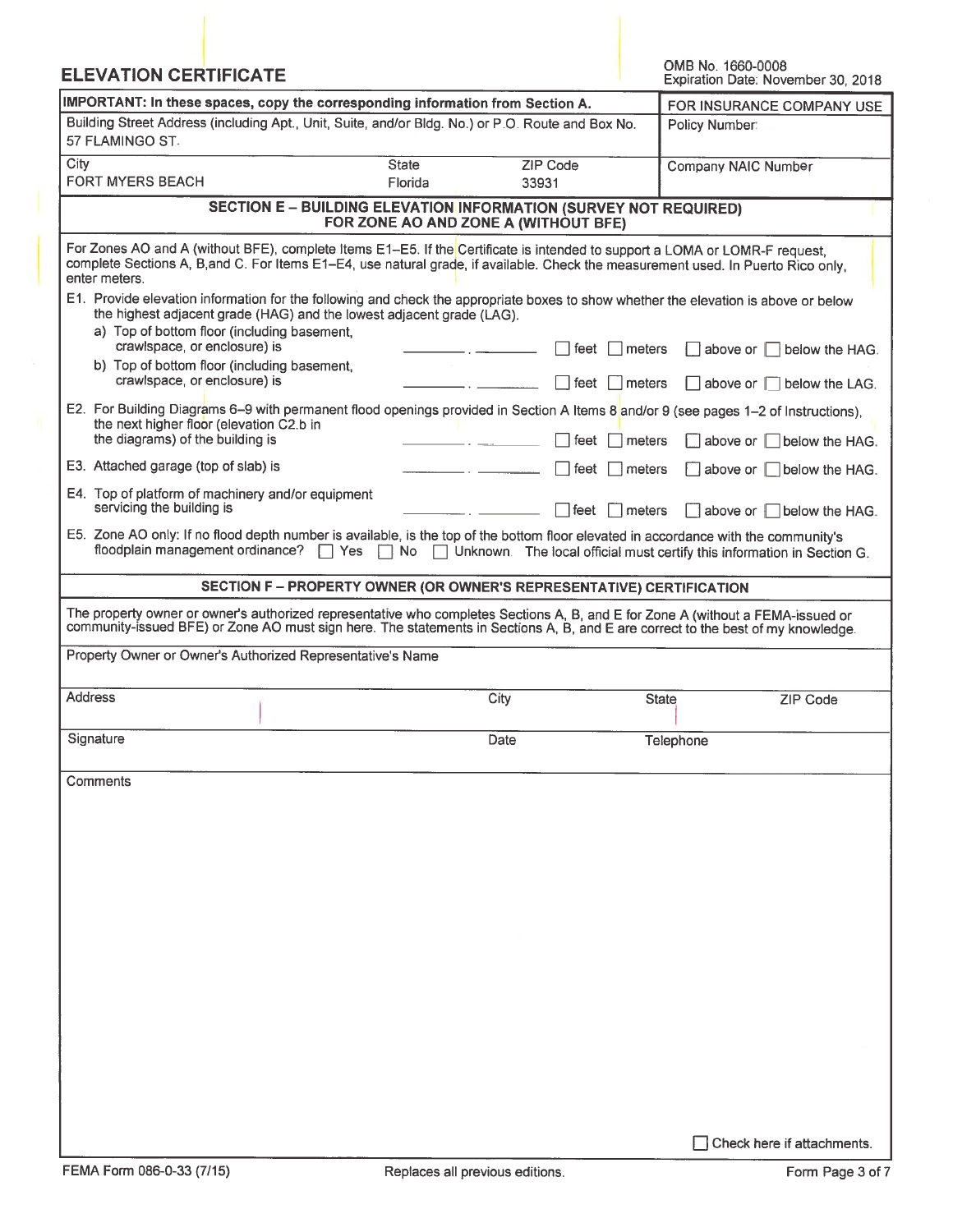| <b>ELEVATION CERTIFICATE</b>                                                                                         |                                                     |                   | OMB No. 1660-0008<br>Expiration Date: November 30, 2018                                                                                                                                                                                                                    |
|----------------------------------------------------------------------------------------------------------------------|-----------------------------------------------------|-------------------|----------------------------------------------------------------------------------------------------------------------------------------------------------------------------------------------------------------------------------------------------------------------------|
| IMPORTANT: In these spaces, copy the corresponding information from Section A.                                       | FOR INSURANCE COMPANY USE                           |                   |                                                                                                                                                                                                                                                                            |
| Building Street Address (including Apt., Unit, Suite, and/or Bldg. No.) or P.O. Route and Box No.<br>57 FLAMINGO ST. |                                                     |                   | Policy Number:                                                                                                                                                                                                                                                             |
| City<br><b>FORT MYERS BEACH</b>                                                                                      | <b>State</b><br>Florida                             | ZIP Code<br>33931 | Company NAIC Number                                                                                                                                                                                                                                                        |
|                                                                                                                      | <b>SECTION G - COMMUNITY INFORMATION (OPTIONAL)</b> |                   |                                                                                                                                                                                                                                                                            |
| used in Items G8-G10. In Puerto Rico only, enter meters.                                                             |                                                     |                   | The local official who is authorized by law or ordinance to administer the community's floodplain management ordinance can complete<br>Sections A, B, C (or E), and G of this Elevation Certificate. Complete the applicable item(s) and sign below. Check the measurement |
| G1.<br>data in the Comments area below.)                                                                             |                                                     |                   | The information in Section C was taken from other documentation that has been signed and sealed by a licensed surveyor,<br>engineer, or architect who is authorized by law to certify elevation information. (Indicate the source and date of the elevation                |
| G2.<br>or Zone AO.                                                                                                   |                                                     |                   | A community official completed Section E for a building located in Zone A (without a FEMA-issued or community-issued BFE)                                                                                                                                                  |
| The following information (Items G4-G10) is provided for community floodplain management purposes.<br>G3.            |                                                     |                   |                                                                                                                                                                                                                                                                            |
| G4. Permit Number                                                                                                    | G5. Date Permit Issued                              |                   | G6. Date Certificate of<br>Compliance/Occupancy Issued                                                                                                                                                                                                                     |
| G7. This permit has been issued for:                                                                                 | New Construction $\Box$ Substantial Improvement     |                   |                                                                                                                                                                                                                                                                            |
| Elevation of as-built lowest floor (including basement)<br>G8. I<br>of the building:                                 |                                                     |                   | feet<br>meters<br>Datum                                                                                                                                                                                                                                                    |
| G9. BFE or (in Zone AO) depth of flooding at the building site: _________________                                    |                                                     |                   | feet<br>meters<br>Datum                                                                                                                                                                                                                                                    |
| G10. Community's design flood elevation:                                                                             |                                                     |                   | feet $\Box$ meters<br>Datum                                                                                                                                                                                                                                                |
| Local Official's Name                                                                                                |                                                     | <b>Title</b>      |                                                                                                                                                                                                                                                                            |
| <b>Community Name</b>                                                                                                |                                                     | Telephone         |                                                                                                                                                                                                                                                                            |
| Signature                                                                                                            |                                                     | Date              |                                                                                                                                                                                                                                                                            |
| Comments (including type of equipment and location, per C2(e), if applicable)                                        |                                                     |                   |                                                                                                                                                                                                                                                                            |
|                                                                                                                      |                                                     |                   |                                                                                                                                                                                                                                                                            |
|                                                                                                                      |                                                     |                   |                                                                                                                                                                                                                                                                            |
|                                                                                                                      |                                                     |                   |                                                                                                                                                                                                                                                                            |
|                                                                                                                      |                                                     |                   |                                                                                                                                                                                                                                                                            |
|                                                                                                                      |                                                     |                   |                                                                                                                                                                                                                                                                            |
|                                                                                                                      |                                                     |                   |                                                                                                                                                                                                                                                                            |
|                                                                                                                      |                                                     |                   |                                                                                                                                                                                                                                                                            |
|                                                                                                                      |                                                     |                   |                                                                                                                                                                                                                                                                            |
|                                                                                                                      |                                                     |                   | Check here if attachments.                                                                                                                                                                                                                                                 |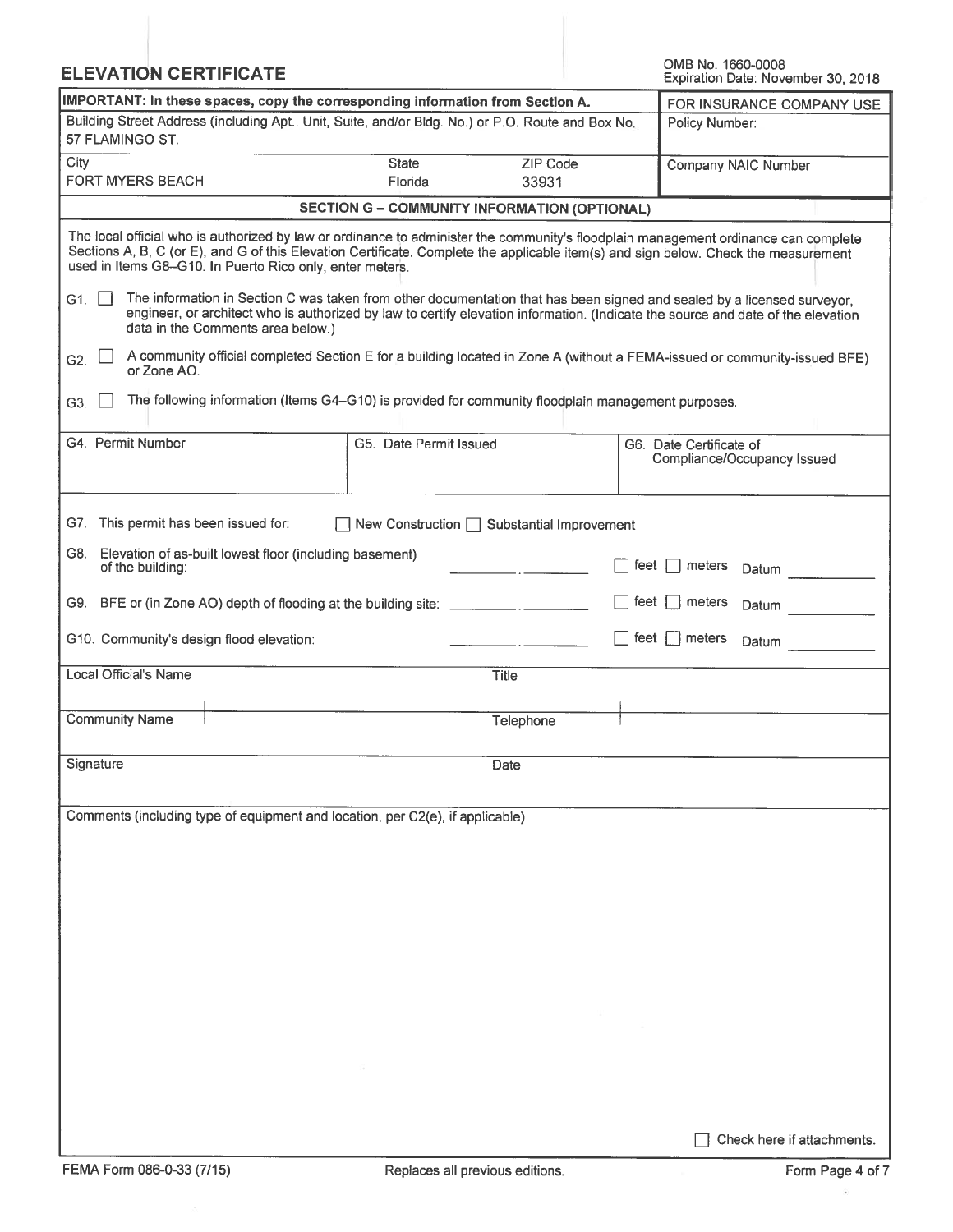### **BUILDING PHOTOGRAPHS**

See Instructions for Item A6.

OMB No. 1660-0008 Expiration Date: November 30, 2018

| IMPORTANT: In these spaces, copy the corresponding information from Section A.                                         | FOR INSURANCE COMPANY USE |          |                     |
|------------------------------------------------------------------------------------------------------------------------|---------------------------|----------|---------------------|
| Building Street Address (including Apt., Unit, Suite, and/or Bldg. No.) or P.O. Route and Box No.<br>l 57 FLAMINGO ST. | Policy Number:            |          |                     |
| City                                                                                                                   | <b>State</b>              | ZIP Code | Company NAIC Number |
| <b>FORT MYERS BEACH</b>                                                                                                | Florida                   | 33931    |                     |

If using the Elevation Certificate to obtain NFIP flood insurance, affix at least 2 building photographs below according to the instructions for Item A6. Identify all photographs with date taken; "Front View" and "Rear Vie vents, as indicated in Section A8. If submitting more photographs than will fit on this page, use the Continuation Page.



Photo One Caption-FRONT VIEW 9/19/2017



#### Photo Two Caption-RIGHT VIEW 9/19/2017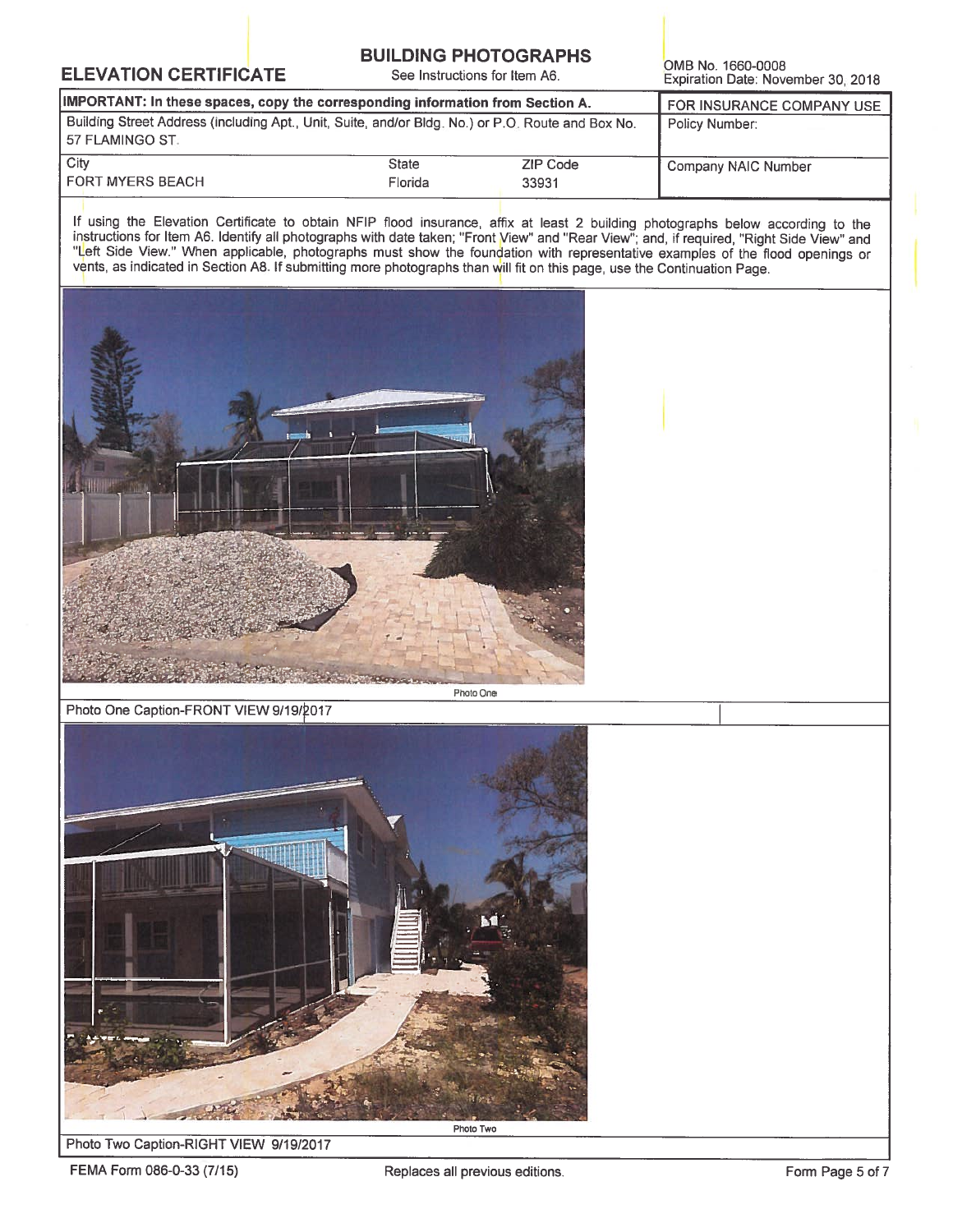## **BUILDING PHOTOGRAPHS**

**Continuation Page** 

OMB No. 1660-0008 Expiration Date: November 30, 2018

| IMPORTANT: In these spaces, copy the corresponding information from Section A.                                         | FOR INSURANCE COMPANY USE |          |                     |
|------------------------------------------------------------------------------------------------------------------------|---------------------------|----------|---------------------|
| Building Street Address (including Apt., Unit, Suite, and/or Bldg. No.) or P.O. Route and Box No.<br>  57 FLAMINGO ST. | Policy Number:            |          |                     |
| City                                                                                                                   | <b>State</b>              | ZIP Code | Company NAIC Number |
| <b>FORT MYERS BEACH</b>                                                                                                | Florida                   | 33931    |                     |

If submitting more photographs than will fit on the preceding page, affix the additional photographs below. Identify all photographs with: date taken; "Front View" and "Rear View"; and, if required, "Right Side View" and "



Photo Three Caption-LEFT VIEW 9/19/2017



Photo Four Caption-REAR VIEW 9/19/2017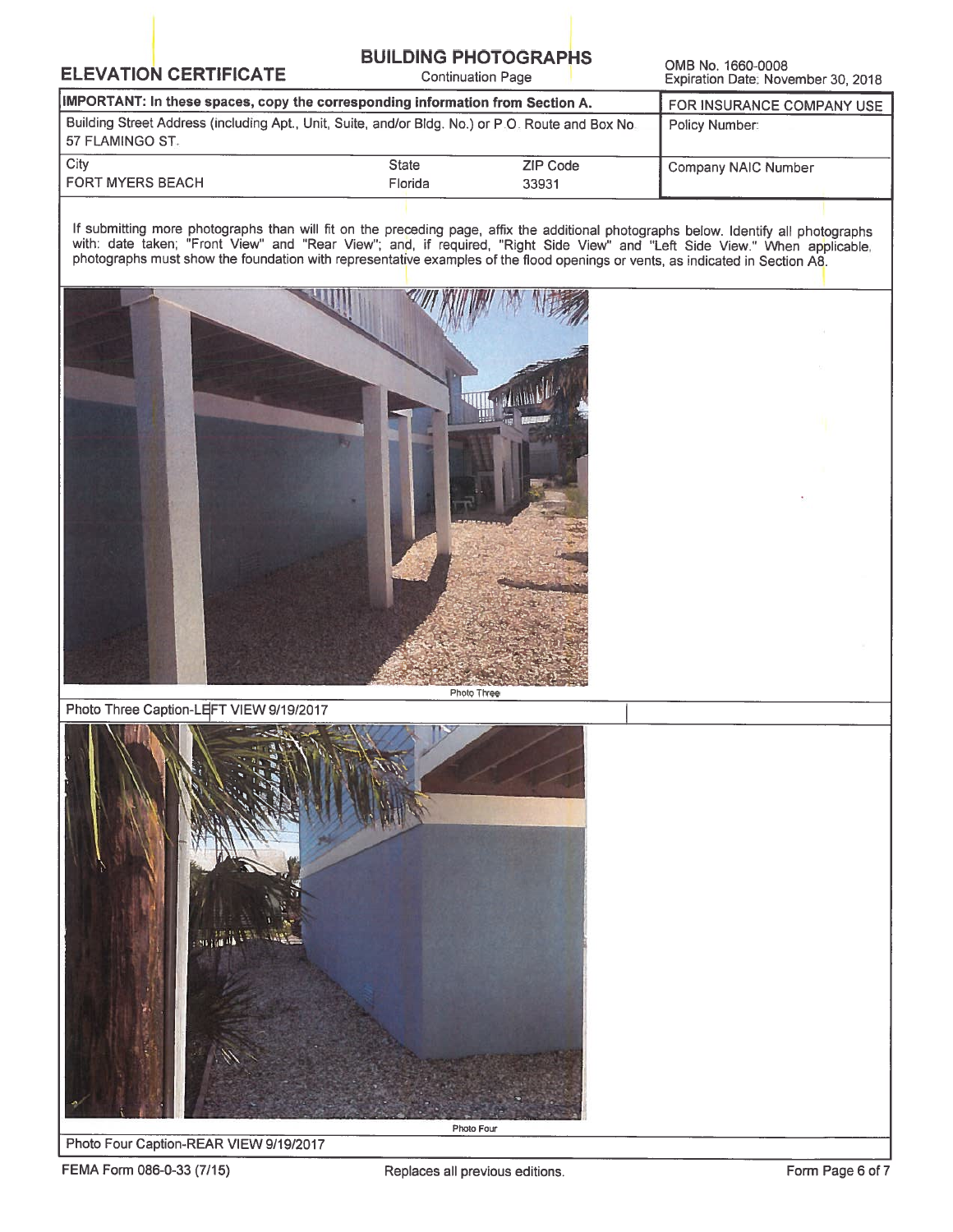## **BUILDING PHOTOGRAPHS**

**Continuation Page** 

OMB No. 1660-0008 Expiration Date: November 30, 2018

| IMPORTANT: In these spaces, copy the corresponding information from Section A.                                      | FOR INSURANCE COMPANY USE |                   |                     |
|---------------------------------------------------------------------------------------------------------------------|---------------------------|-------------------|---------------------|
| Building Street Address (including Apt., Unit, Suite, and/or Bidg. No.) or P.O. Route and Box No.<br>57 FLAMINGO ST | Policy Number             |                   |                     |
| City<br><b>FORT MYERS BEACH</b>                                                                                     | <b>State</b><br>Florida   | ZIP Code<br>33931 | Company NAIC Number |

If submitting more photographs than will fit on the preceding page, affix the additional photographs below. Identify all photographs with: date taken; "Front View" and "Rear View"; and, if required, "Right Side View" and "



Photo Six Caption

Photo Six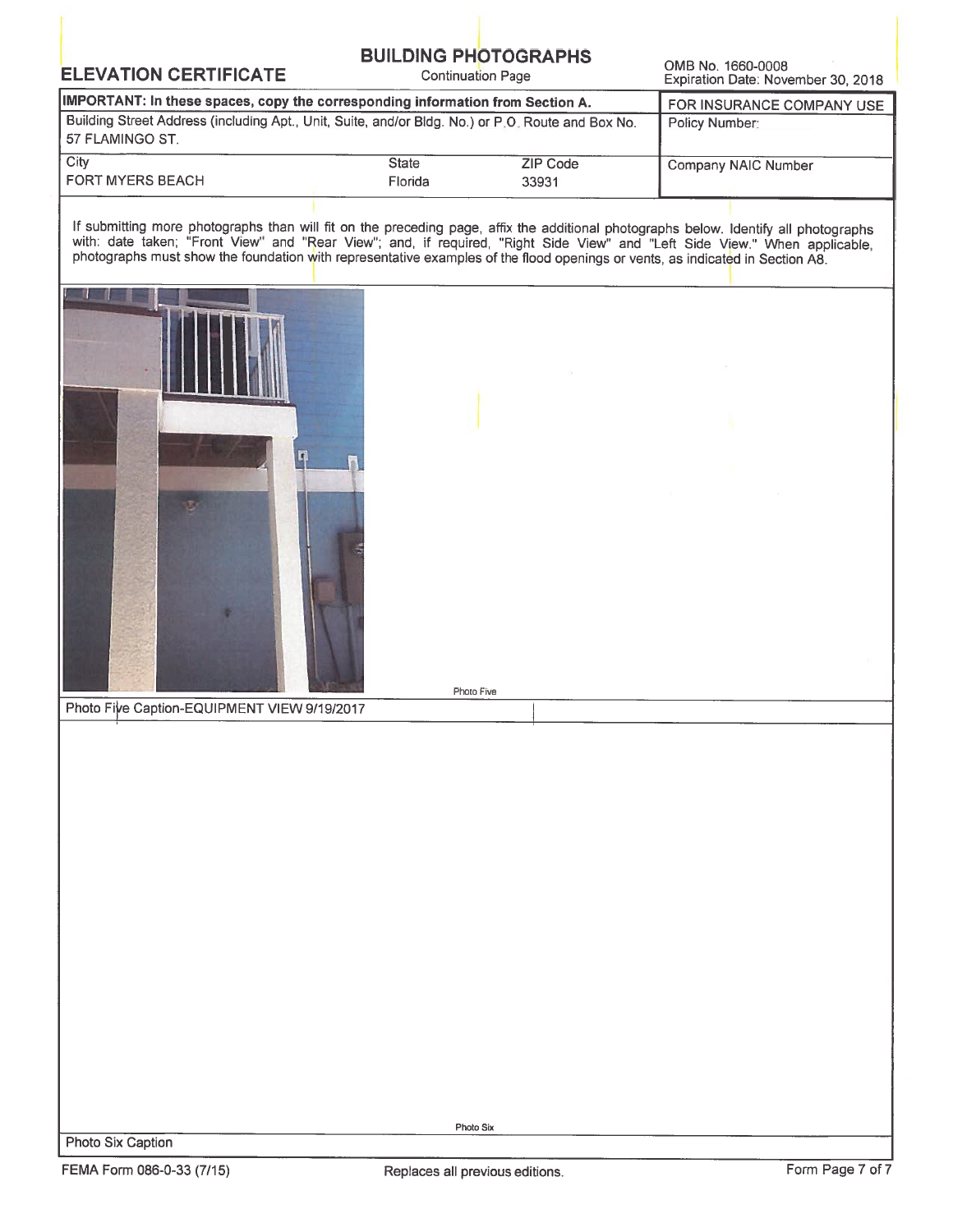Important: Follow the instructions on pages 1-9.

| Copy all pages of this Elevation Certificate and all attachments for (1) community official, (2) insurance agent/company, and (3) building owner. |                                                                                                                                |                                                            |                              |                 |                                                                   |
|---------------------------------------------------------------------------------------------------------------------------------------------------|--------------------------------------------------------------------------------------------------------------------------------|------------------------------------------------------------|------------------------------|-----------------|-------------------------------------------------------------------|
|                                                                                                                                                   | <b>SECTION A - PROPERTY INFORMATION</b>                                                                                        |                                                            |                              |                 | FOR INSURANCE COMPANY USE                                         |
| A1. Building Owner's Name<br>JOHN R. + LINDA PARSONS                                                                                              |                                                                                                                                |                                                            |                              | Policy Number:  |                                                                   |
| Box No.<br>57 FLAMINGO ST.                                                                                                                        | A2. Building Street Address (including Apt., Unit, Suite, and/or Bldg. No.) or P.O. Route and                                  |                                                            |                              |                 | Company NAIC Number:                                              |
| City                                                                                                                                              |                                                                                                                                | <b>State</b>                                               |                              | <b>ZIP Code</b> |                                                                   |
| <b>FORT MYERS BEACH</b><br>A3. Property Description (Lot and Block Numbers, Tax Parcel Number, Legal Description, etc.)                           |                                                                                                                                | Florida                                                    |                              | 33931           |                                                                   |
| LOT 16, ESTERO PARK, PB 9/ PG 8                                                                                                                   | STRAP: 33-46-24-W3-00600.0160                                                                                                  |                                                            |                              |                 |                                                                   |
| A4. Building Use (e.g., Residential, Non-Residential, Addition, Accessory, etc.)                                                                  |                                                                                                                                |                                                            | <b>RESIDENTIAL</b>           |                 |                                                                   |
| A5. Latitude/Longitude: Lat. 26.424324                                                                                                            |                                                                                                                                | Long. -81.906589                                           | Horizontal Datum:   NAD 1927 |                 | $\overline{X}$ NAD 1983                                           |
| A6. Attach at least 2 photographs of the building if the Certificate is being used to obtain flood insurance.                                     |                                                                                                                                |                                                            |                              |                 |                                                                   |
| A7. Building Diagram Number                                                                                                                       | 6                                                                                                                              |                                                            |                              |                 |                                                                   |
| A8. For a building with a crawlspace or enclosure(s):                                                                                             |                                                                                                                                |                                                            |                              |                 |                                                                   |
| a) Square footage of crawlspace or enclosure(s)                                                                                                   |                                                                                                                                | 1,230<br>sq ft                                             |                              |                 |                                                                   |
| b) Number of permanent flood openings in the crawlspace or enclosure(s) within 1.0 foot above adjacent grade                                      |                                                                                                                                |                                                            |                              |                 | 9                                                                 |
| c) Total net area of flood openings in A8.b                                                                                                       | 1,296                                                                                                                          | sq in                                                      |                              |                 |                                                                   |
| d) Engineered flood openings?                                                                                                                     | $X$ Yes<br>$\lfloor \cdot \rfloor$ No                                                                                          |                                                            |                              |                 |                                                                   |
| A9. For a building with an attached garage:                                                                                                       |                                                                                                                                |                                                            |                              |                 |                                                                   |
| a) Square footage of attached garage                                                                                                              | N/A                                                                                                                            | sq ft                                                      |                              |                 |                                                                   |
| b) Number of permanent flood openings in the attached garage within 1.0 foot above adjacent grade                                                 |                                                                                                                                |                                                            |                              |                 | N/A                                                               |
| c) Total net area of flood openings in A9.b                                                                                                       | N/A                                                                                                                            | sq in                                                      |                              |                 |                                                                   |
| d) Engineered flood openings?                                                                                                                     | l Yes<br>$ \times $ No                                                                                                         |                                                            |                              |                 |                                                                   |
|                                                                                                                                                   | SECTION B - FLOOD INSURANCE RATE MAP (FIRM) INFORMATION                                                                        |                                                            |                              |                 |                                                                   |
| B1. NFIP Community Name & Community Number<br>TOWN OF FORT MYERS BEACH & 120673                                                                   |                                                                                                                                | <b>B2. County Name</b><br><b>LEE</b>                       |                              |                 | B3. State<br>Florida                                              |
| B5. Suffix<br>B4. Map/Panel<br>Number                                                                                                             | B6. FIRM Index<br>Date                                                                                                         | B7. FIRM Panel<br><b>Effective/</b><br><b>Revised Date</b> | B8. Flood Zone(s)            |                 | B9. Base Flood Elevation(s)<br>(Zone AO, use Base<br>Flood Depth) |
| 12071C0566/0566<br>F                                                                                                                              | 08/28/2008                                                                                                                     | 08/28/2008                                                 | <b>AE</b>                    | 13'(NAVD88)     |                                                                   |
| B10. Indicate the source of the Base Flood Elevation (BFE) data or base flood depth entered in Item B9:                                           |                                                                                                                                |                                                            |                              |                 |                                                                   |
| □ FIS Profile   X FIRM   Community Determined   Other/Source:                                                                                     |                                                                                                                                |                                                            |                              |                 |                                                                   |
| B11. Indicate elevation datum used for BFE in Item B9: $\Box$ NGVD 1929 $\Box$ NAVD 1988                                                          |                                                                                                                                |                                                            |                              | Other/Source:   |                                                                   |
|                                                                                                                                                   | B12. Is the building located in a Coastal Barrier Resources System (CBRS) area or Otherwise Protected Area (OPA)?   Yes   X No |                                                            |                              |                 |                                                                   |
| Designation Date:                                                                                                                                 | <b>CBRS</b>                                                                                                                    | <b>OPA</b>                                                 |                              |                 |                                                                   |
|                                                                                                                                                   |                                                                                                                                |                                                            |                              |                 |                                                                   |
|                                                                                                                                                   |                                                                                                                                |                                                            |                              |                 |                                                                   |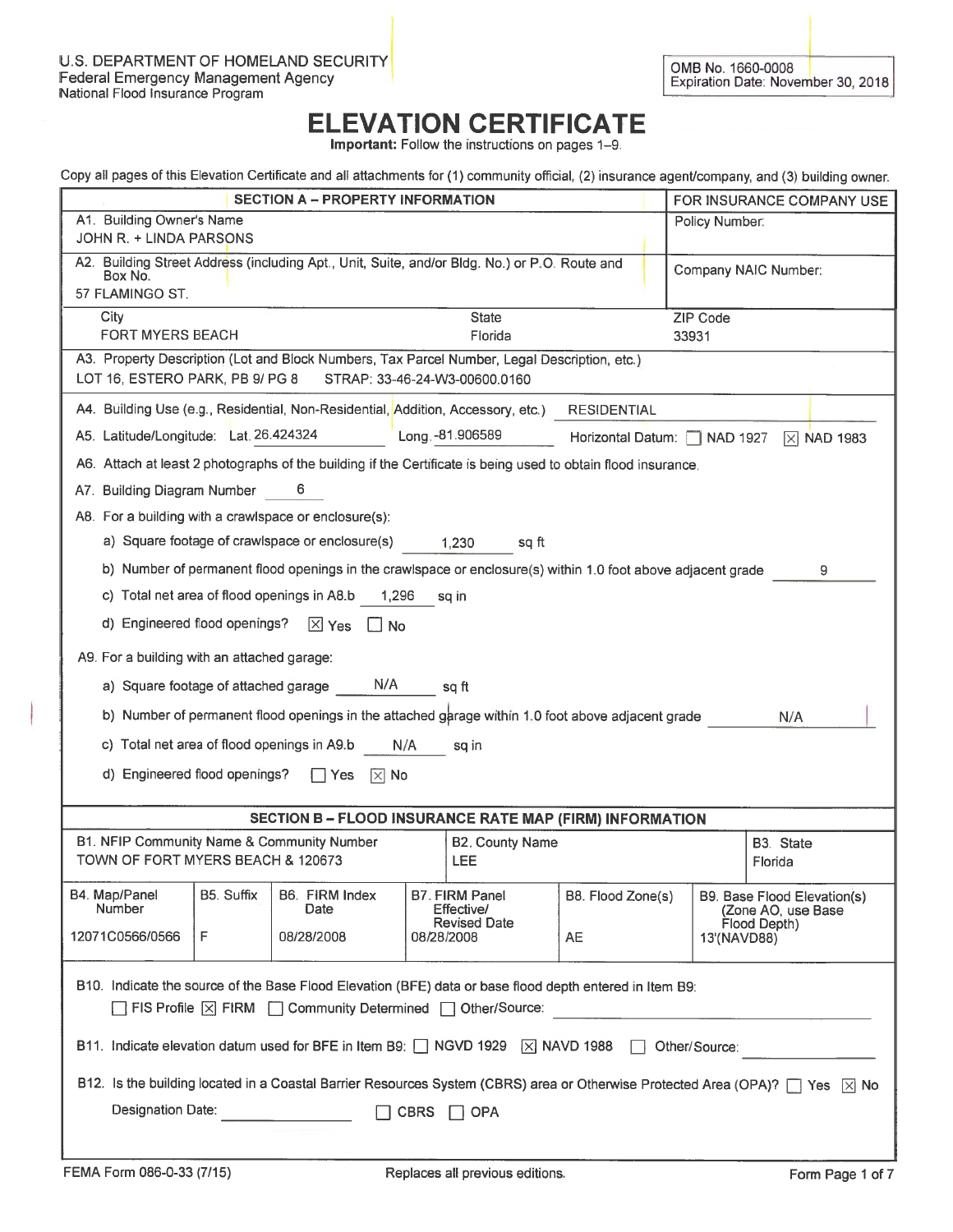| <b>ELEVATION CERTIFICATE</b>                                                                                                                                                                                                                                                                                                                                                        |                                                                                                                                                                   |                              |          | OMB No. 1660-0008                                | Expiration Date: November 30, 2018   |
|-------------------------------------------------------------------------------------------------------------------------------------------------------------------------------------------------------------------------------------------------------------------------------------------------------------------------------------------------------------------------------------|-------------------------------------------------------------------------------------------------------------------------------------------------------------------|------------------------------|----------|--------------------------------------------------|--------------------------------------|
| IMPORTANT: In these spaces, copy the corresponding information from Section A.                                                                                                                                                                                                                                                                                                      |                                                                                                                                                                   |                              |          |                                                  | FOR INSURANCE COMPANY USE            |
| Building Street Address (including Apt., Unit, Suite, and/or Bldg. No.) or P.O. Route and Box No.<br>Policy Number:<br>57 FLAMINGO ST.                                                                                                                                                                                                                                              |                                                                                                                                                                   |                              |          |                                                  |                                      |
| City<br><b>FORT MYERS BEACH</b>                                                                                                                                                                                                                                                                                                                                                     | <b>State</b><br>Florida                                                                                                                                           | <b>ZIP Code</b><br>33931     |          | <b>Company NAIC Number</b>                       |                                      |
|                                                                                                                                                                                                                                                                                                                                                                                     | <b>SECTION C - BUILDING ELEVATION INFORMATION (SURVEY REQUIRED)</b>                                                                                               |                              |          |                                                  |                                      |
| C1. Building elevations are based on:                                                                                                                                                                                                                                                                                                                                               | Construction Drawings*                                                                                                                                            | Building Under Construction* |          |                                                  | $\overline{X}$ Finished Construction |
|                                                                                                                                                                                                                                                                                                                                                                                     | *A new Elevation Certificate will be required when construction of the building is complete.                                                                      |                              |          |                                                  |                                      |
| C2. Elevations - Zones A1-A30, AE, AH, A (with BFE), VE, V1-V30, V (with BFE), AR, AR/A, AR/AE, AR/A1-A30, AR/AH, AR/AO.                                                                                                                                                                                                                                                            | Complete Items C2.a-h below according to the building diagram specified in Item A7. In Puerto Rico only, enter meters.                                            |                              |          |                                                  |                                      |
| Benchmark Utilized: SITE BM                                                                                                                                                                                                                                                                                                                                                         |                                                                                                                                                                   | Vertical Datum: (NAVD88)     |          |                                                  |                                      |
|                                                                                                                                                                                                                                                                                                                                                                                     | Indicate elevation datum used for the elevations in items a) through h) below.                                                                                    |                              |          |                                                  |                                      |
|                                                                                                                                                                                                                                                                                                                                                                                     | NGVD 1929   X NAVD 1988   Other/Source:                                                                                                                           |                              |          |                                                  |                                      |
|                                                                                                                                                                                                                                                                                                                                                                                     | Datum used for building elevations must be the same as that used for the BFE.                                                                                     |                              |          |                                                  | Check the measurement used.          |
|                                                                                                                                                                                                                                                                                                                                                                                     | a) Top of bottom floor (including basement, crawlspace, or enclosure floor) _                                                                                     |                              | 5, 20    | $ \mathsf{x} $<br>feet                           | meters                               |
| b) Top of the next higher floor                                                                                                                                                                                                                                                                                                                                                     |                                                                                                                                                                   |                              | 14 70    | $ \mathsf{x} $<br>feet                           | meters                               |
|                                                                                                                                                                                                                                                                                                                                                                                     | c) Bottom of the lowest horizontal structural member (V Zones only)                                                                                               | N/A                          |          |                                                  |                                      |
| d) Attached garage (top of slab)                                                                                                                                                                                                                                                                                                                                                    |                                                                                                                                                                   |                              | $5 \ 20$ | $ \mathsf{x} $<br>feet<br>$ \mathsf{x} $<br>feet | meters<br>meters                     |
| (Describe type of equipment and location in Comments)                                                                                                                                                                                                                                                                                                                               | e) Lowest elevation of machinery or equipment servicing the building                                                                                              | 14 80                        |          | $\overline{\mathsf{x}}$<br>feet                  | meters                               |
| f) Lowest adjacent (finished) grade next to building (LAG)                                                                                                                                                                                                                                                                                                                          |                                                                                                                                                                   |                              | 4, 10    | $ \mathsf{x} $<br>feet                           | meters                               |
| g) Highest adjacent (finished) grade next to building (HAG)                                                                                                                                                                                                                                                                                                                         |                                                                                                                                                                   |                              | 4, 40    | $ \mathsf{x} $<br>feet                           | meters                               |
|                                                                                                                                                                                                                                                                                                                                                                                     |                                                                                                                                                                   | N/A                          |          |                                                  |                                      |
| structural support                                                                                                                                                                                                                                                                                                                                                                  | h) Lowest adjacent grade at lowest elevation of deck or stairs, including                                                                                         |                              |          | $ \mathsf{x} $<br>feet                           | meters                               |
|                                                                                                                                                                                                                                                                                                                                                                                     | SECTION D - SURVEYOR, ENGINEER, OR ARCHITECT CERTIFICATION                                                                                                        |                              |          |                                                  |                                      |
| This certification is to be signed and sealed by a land surveyor, engineer, or architect authorized by law to certify elevation information.<br>I certify that the information on this Certificate represents my best efforts to interpret the data available. I understand that any false<br>statement may be punishable by fine or imprisonment under 18 U.S. Code, Section 1001. |                                                                                                                                                                   |                              |          |                                                  |                                      |
| Were latitude and longitude in Section A provided by a licensed land surveyor? $\Box$ Yes $\Box$ No                                                                                                                                                                                                                                                                                 |                                                                                                                                                                   |                              |          |                                                  | Check here if attachments.           |
| Certifier's Name<br>R.L.SCHUMANN                                                                                                                                                                                                                                                                                                                                                    | License Number<br><b>RLS 2239</b>                                                                                                                                 |                              |          |                                                  | Digitally signed by                  |
| <b>Title</b>                                                                                                                                                                                                                                                                                                                                                                        |                                                                                                                                                                   |                              |          |                                                  | Ronald L.                            |
| <b>REGISTERED LAND SURVEYOR</b>                                                                                                                                                                                                                                                                                                                                                     |                                                                                                                                                                   |                              |          |                                                  | Schumann, RLS<br>DN: cn=Ronald II    |
| <b>Company Name</b>                                                                                                                                                                                                                                                                                                                                                                 |                                                                                                                                                                   |                              |          |                                                  | Schumann, RLS,                       |
| LIS SURVEYING, LLC(JOB#20882)                                                                                                                                                                                                                                                                                                                                                       |                                                                                                                                                                   |                              |          |                                                  | o=LIS Land                           |
| <b>Address</b>                                                                                                                                                                                                                                                                                                                                                                      |                                                                                                                                                                   |                              |          |                                                  | <sup>3</sup> Surveying, LLC, φu,     |
| 21430 PALM BEACH BLVD                                                                                                                                                                                                                                                                                                                                                               |                                                                                                                                                                   |                              |          |                                                  | email=rls@lisengin                   |
| City                                                                                                                                                                                                                                                                                                                                                                                | <b>State</b>                                                                                                                                                      | <b>ZIP Code</b>              |          |                                                  | eering.us, c=US<br>Date: 2017.09.19  |
| <b>ALVA</b>                                                                                                                                                                                                                                                                                                                                                                         | Florida<br>Digitally signed by Ronald L.<br>Schumann, RLS                                                                                                         | 33920                        |          |                                                  | 16:05:29 -04'00'                     |
| Signature                                                                                                                                                                                                                                                                                                                                                                           | DN. cn=Ronald L. Schumann, RLS,<br>Date<br>o=LIS Land Surveying, LLC, ou,<br>09/19/2017<br>email=rls@lisengineering.us, c=US<br>Date: 2017.09.19 16:05:48 -04'00' | Telephone<br>(239) 481-2366  |          |                                                  |                                      |
| Copy all pages of this Elevation Certificate and all attachments for (1) community official, (2) insurance agent/company, and (3) building owner.                                                                                                                                                                                                                                   |                                                                                                                                                                   |                              |          |                                                  |                                      |
| Comments (including type of equipment and location, per C2(e), if applicable)                                                                                                                                                                                                                                                                                                       |                                                                                                                                                                   |                              |          |                                                  |                                      |
| C(2)B=LIVING AREA                                                                                                                                                                                                                                                                                                                                                                   |                                                                                                                                                                   |                              |          |                                                  |                                      |
| THE EQUIPMENT LISTED IN SECTION C(2)E REFERS TO THE HVAC COMPRESSOR LOCATED AT THE SIDE OF THE HOME WITH<br>AN ELEVATION OF 14.80'.                                                                                                                                                                                                                                                 |                                                                                                                                                                   |                              |          |                                                  |                                      |
|                                                                                                                                                                                                                                                                                                                                                                                     |                                                                                                                                                                   |                              |          |                                                  |                                      |
|                                                                                                                                                                                                                                                                                                                                                                                     |                                                                                                                                                                   |                              |          |                                                  |                                      |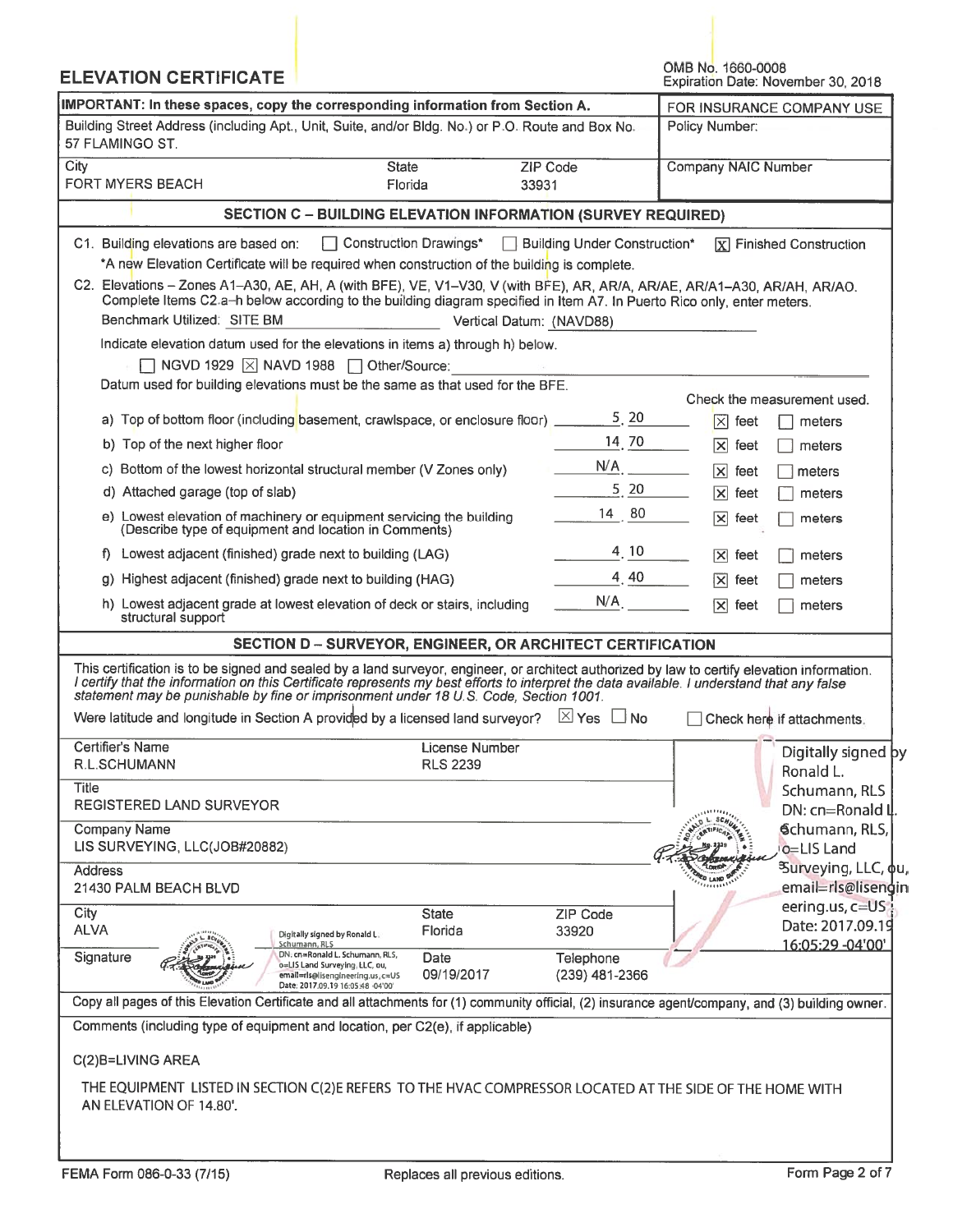| <b>ELEVATION CERTIFICATE</b>                                                                                                                                                                                                                                                      |                                                                                                                 |                          | OMB No. 1660-0008<br>Expiration Date: November 30, 2018                 |
|-----------------------------------------------------------------------------------------------------------------------------------------------------------------------------------------------------------------------------------------------------------------------------------|-----------------------------------------------------------------------------------------------------------------|--------------------------|-------------------------------------------------------------------------|
| IMPORTANT: In these spaces, copy the corresponding information from Section A.                                                                                                                                                                                                    | FOR INSURANCE COMPANY USE                                                                                       |                          |                                                                         |
| Building Street Address (including Apt., Unit, Suite, and/or Bldg. No.) or P.O. Route and Box No.<br>57 FLAMINGO ST.                                                                                                                                                              | Policy Number:                                                                                                  |                          |                                                                         |
| City<br><b>FORT MYERS BEACH</b>                                                                                                                                                                                                                                                   | <b>State</b><br>Florida                                                                                         | <b>ZIP Code</b><br>33931 | Company NAIC Number                                                     |
|                                                                                                                                                                                                                                                                                   | <b>SECTION E - BUILDING ELEVATION INFORMATION (SURVEY NOT REQUIRED)</b><br>FOR ZONE AO AND ZONE A (WITHOUT BFE) |                          |                                                                         |
| For Zones AO and A (without BFE), complete Items E1-E5. If the Certificate is intended to support a LOMA or LOMR-F request,<br>complete Sections A, B, and C. For Items E1-E4, use natural grade, if available. Check the measurement used. In Puerto Rico only,<br>enter meters. |                                                                                                                 |                          |                                                                         |
| E1. Provide elevation information for the following and check the appropriate boxes to show whether the elevation is above or below<br>the highest adjacent grade (HAG) and the lowest adjacent grade (LAG).<br>a) Top of bottom floor (including basement,                       |                                                                                                                 |                          |                                                                         |
| crawlspace, or enclosure) is<br>b) Top of bottom floor (including basement,                                                                                                                                                                                                       |                                                                                                                 | feet<br>meters           | $\Box$ above or $\Box$<br>below the HAG.                                |
| crawlspace, or enclosure) is<br>E2. For Building Diagrams 6-9 with permanent flood openings provided in Section A Items 8 and/or 9 (see pages 1-2 of Instructions),                                                                                                               |                                                                                                                 | l feet<br>meters         | $\Box$ above or $\Box$ below the LAG.                                   |
| the next higher floor (elevation C2.b in<br>the diagrams) of the building is                                                                                                                                                                                                      |                                                                                                                 | feet<br>meters           | $\Box$ above or $\Box$<br>below the HAG.                                |
| E3. Attached garage (top of slab) is                                                                                                                                                                                                                                              |                                                                                                                 | ⊺feet<br>Imeters         | above or below the HAG.                                                 |
| E4. Top of platform of machinery and/or equipment<br>servicing the building is                                                                                                                                                                                                    |                                                                                                                 | ∣feet<br>Imeters         | $\vert$ above or $\vert \vert$ below the HAG.                           |
| E5. Zone AO only: If no flood depth number is available, is the top of the bottom floor elevated in accordance with the community's<br>floodplain management ordinance?                                                                                                           | <b>Yes</b><br>$\Box$ No                                                                                         |                          | Unknown. The local official must certify this information in Section G. |
|                                                                                                                                                                                                                                                                                   | SECTION F - PROPERTY OWNER (OR OWNER'S REPRESENTATIVE) CERTIFICATION                                            |                          |                                                                         |
| The property owner or owner's authorized representative who completes Sections A, B, and E for Zone A (without a FEMA-issued or<br>community-issued BFE) or Zone AO must sign here. The statements in Sections A, B, and E are correct to the best of my knowledge.               |                                                                                                                 |                          |                                                                         |
| Property Owner or Owner's Authorized Representative's Name                                                                                                                                                                                                                        |                                                                                                                 |                          |                                                                         |
| <b>Address</b>                                                                                                                                                                                                                                                                    |                                                                                                                 | City                     | <b>State</b><br><b>ZIP Code</b>                                         |
| Signature                                                                                                                                                                                                                                                                         |                                                                                                                 | Date                     | Telephone                                                               |
| Comments                                                                                                                                                                                                                                                                          |                                                                                                                 |                          |                                                                         |
|                                                                                                                                                                                                                                                                                   |                                                                                                                 |                          |                                                                         |
|                                                                                                                                                                                                                                                                                   |                                                                                                                 |                          |                                                                         |
|                                                                                                                                                                                                                                                                                   |                                                                                                                 |                          |                                                                         |
|                                                                                                                                                                                                                                                                                   |                                                                                                                 |                          |                                                                         |
|                                                                                                                                                                                                                                                                                   |                                                                                                                 |                          |                                                                         |
|                                                                                                                                                                                                                                                                                   |                                                                                                                 |                          |                                                                         |
|                                                                                                                                                                                                                                                                                   |                                                                                                                 |                          |                                                                         |
|                                                                                                                                                                                                                                                                                   |                                                                                                                 |                          |                                                                         |
|                                                                                                                                                                                                                                                                                   |                                                                                                                 |                          |                                                                         |
|                                                                                                                                                                                                                                                                                   |                                                                                                                 |                          |                                                                         |
|                                                                                                                                                                                                                                                                                   |                                                                                                                 |                          | Check here if attachments.                                              |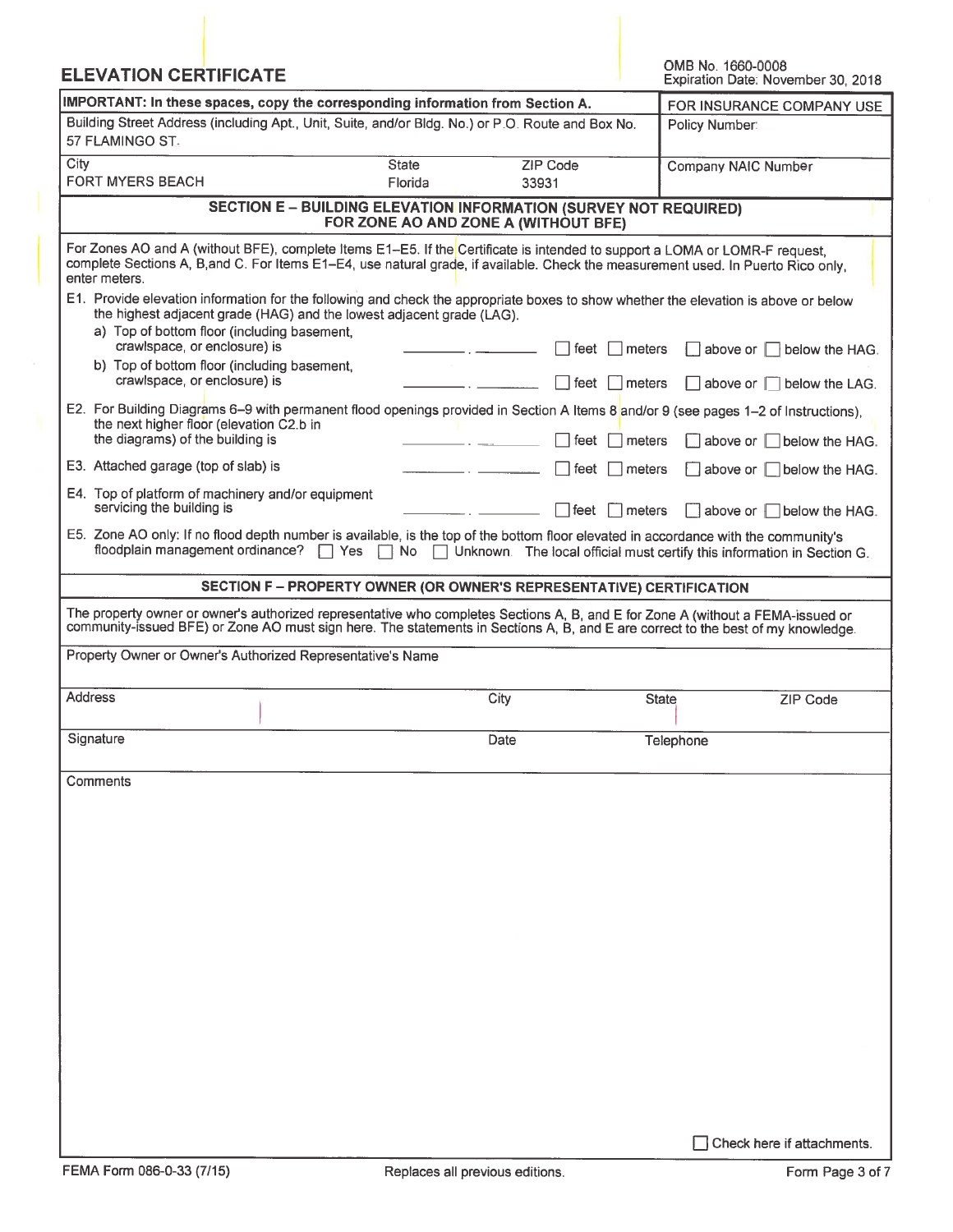| <b>ELEVATION CERTIFICATE</b>                                                                                         |                                                     |                   | OMB No. 1660-0008<br>Expiration Date: November 30, 2018                                                                                                                                                                                                                    |
|----------------------------------------------------------------------------------------------------------------------|-----------------------------------------------------|-------------------|----------------------------------------------------------------------------------------------------------------------------------------------------------------------------------------------------------------------------------------------------------------------------|
| IMPORTANT: In these spaces, copy the corresponding information from Section A.                                       | FOR INSURANCE COMPANY USE                           |                   |                                                                                                                                                                                                                                                                            |
| Building Street Address (including Apt., Unit, Suite, and/or Bldg. No.) or P.O. Route and Box No.<br>57 FLAMINGO ST. |                                                     |                   | Policy Number:                                                                                                                                                                                                                                                             |
| City<br><b>FORT MYERS BEACH</b>                                                                                      | <b>State</b><br>Florida                             | ZIP Code<br>33931 | Company NAIC Number                                                                                                                                                                                                                                                        |
|                                                                                                                      | <b>SECTION G - COMMUNITY INFORMATION (OPTIONAL)</b> |                   |                                                                                                                                                                                                                                                                            |
| used in Items G8-G10. In Puerto Rico only, enter meters.                                                             |                                                     |                   | The local official who is authorized by law or ordinance to administer the community's floodplain management ordinance can complete<br>Sections A, B, C (or E), and G of this Elevation Certificate. Complete the applicable item(s) and sign below. Check the measurement |
| G1.<br>data in the Comments area below.)                                                                             |                                                     |                   | The information in Section C was taken from other documentation that has been signed and sealed by a licensed surveyor,<br>engineer, or architect who is authorized by law to certify elevation information. (Indicate the source and date of the elevation                |
| G2.<br>or Zone AO.                                                                                                   |                                                     |                   | A community official completed Section E for a building located in Zone A (without a FEMA-issued or community-issued BFE)                                                                                                                                                  |
| The following information (Items G4-G10) is provided for community floodplain management purposes.<br>G3.            |                                                     |                   |                                                                                                                                                                                                                                                                            |
| G4. Permit Number                                                                                                    | G5. Date Permit Issued                              |                   | G6. Date Certificate of<br>Compliance/Occupancy Issued                                                                                                                                                                                                                     |
| G7. This permit has been issued for:                                                                                 | New Construction $\Box$ Substantial Improvement     |                   |                                                                                                                                                                                                                                                                            |
| Elevation of as-built lowest floor (including basement)<br>G8. I<br>of the building:                                 |                                                     |                   | feet<br>meters<br>Datum                                                                                                                                                                                                                                                    |
| G9. BFE or (in Zone AO) depth of flooding at the building site: _________________                                    |                                                     |                   | feet<br>meters<br>Datum                                                                                                                                                                                                                                                    |
| G10. Community's design flood elevation:                                                                             |                                                     |                   | feet $\Box$ meters<br>Datum                                                                                                                                                                                                                                                |
| Local Official's Name                                                                                                |                                                     | <b>Title</b>      |                                                                                                                                                                                                                                                                            |
| <b>Community Name</b>                                                                                                |                                                     | Telephone         |                                                                                                                                                                                                                                                                            |
| Signature                                                                                                            |                                                     | Date              |                                                                                                                                                                                                                                                                            |
| Comments (including type of equipment and location, per C2(e), if applicable)                                        |                                                     |                   |                                                                                                                                                                                                                                                                            |
|                                                                                                                      |                                                     |                   |                                                                                                                                                                                                                                                                            |
|                                                                                                                      |                                                     |                   |                                                                                                                                                                                                                                                                            |
|                                                                                                                      |                                                     |                   |                                                                                                                                                                                                                                                                            |
|                                                                                                                      |                                                     |                   |                                                                                                                                                                                                                                                                            |
|                                                                                                                      |                                                     |                   |                                                                                                                                                                                                                                                                            |
|                                                                                                                      |                                                     |                   |                                                                                                                                                                                                                                                                            |
|                                                                                                                      |                                                     |                   |                                                                                                                                                                                                                                                                            |
|                                                                                                                      |                                                     |                   |                                                                                                                                                                                                                                                                            |
|                                                                                                                      |                                                     |                   | Check here if attachments.                                                                                                                                                                                                                                                 |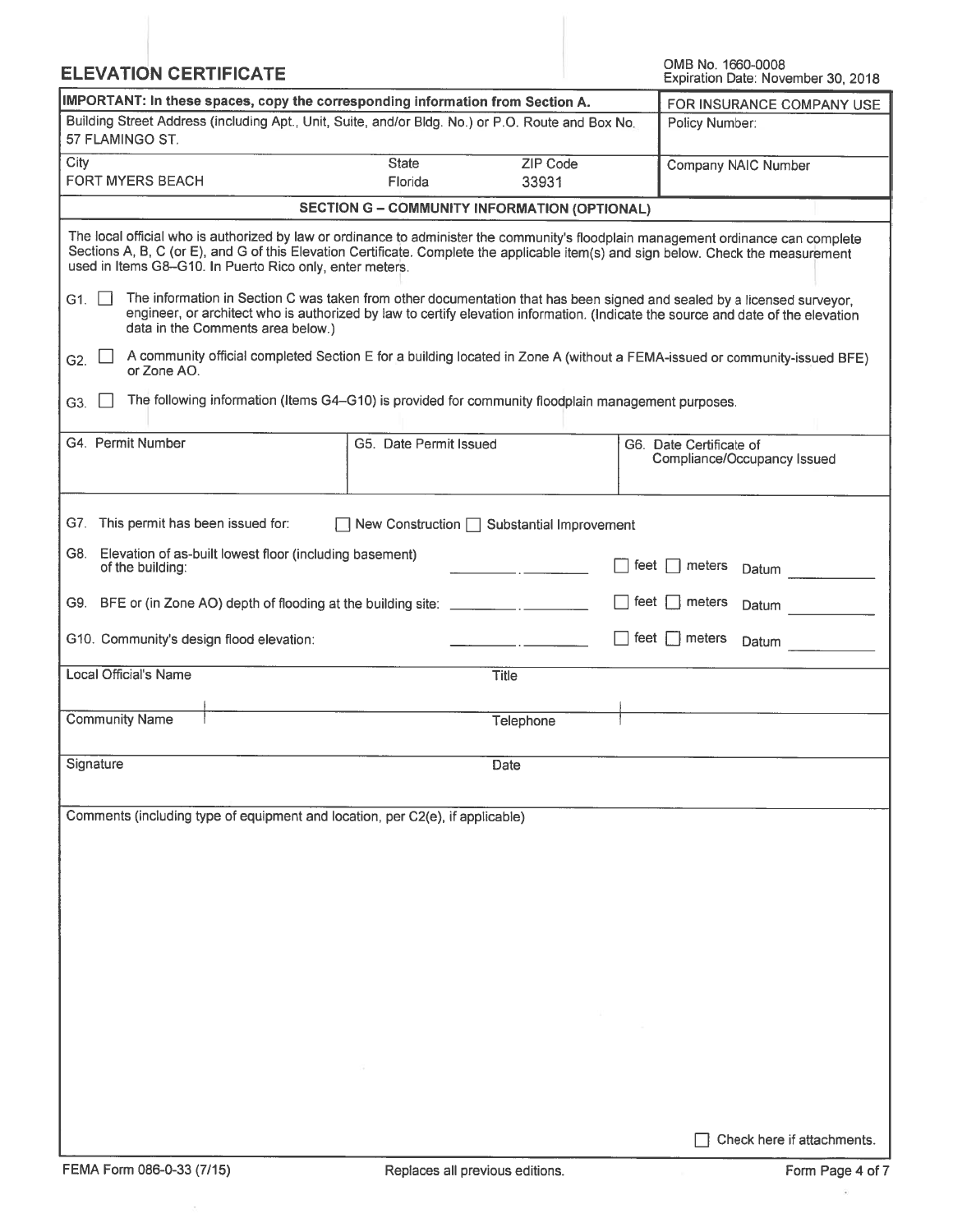### **BUILDING PHOTOGRAPHS**

See Instructions for Item A6.

OMB No. 1660-0008 Expiration Date: November 30, 2018

| IMPORTANT: In these spaces, copy the corresponding information from Section A.                                         | FOR INSURANCE COMPANY USE |          |                     |
|------------------------------------------------------------------------------------------------------------------------|---------------------------|----------|---------------------|
| Building Street Address (including Apt., Unit, Suite, and/or Bldg. No.) or P.O. Route and Box No.<br>l 57 FLAMINGO ST. | Policy Number:            |          |                     |
| City                                                                                                                   | <b>State</b>              | ZIP Code | Company NAIC Number |
| <b>FORT MYERS BEACH</b>                                                                                                | Florida                   | 33931    |                     |

If using the Elevation Certificate to obtain NFIP flood insurance, affix at least 2 building photographs below according to the instructions for Item A6. Identify all photographs with date taken; "Front View" and "Rear Vie vents, as indicated in Section A8. If submitting more photographs than will fit on this page, use the Continuation Page.



Photo One Caption-FRONT VIEW 9/19/2017



#### Photo Two Caption-RIGHT VIEW 9/19/2017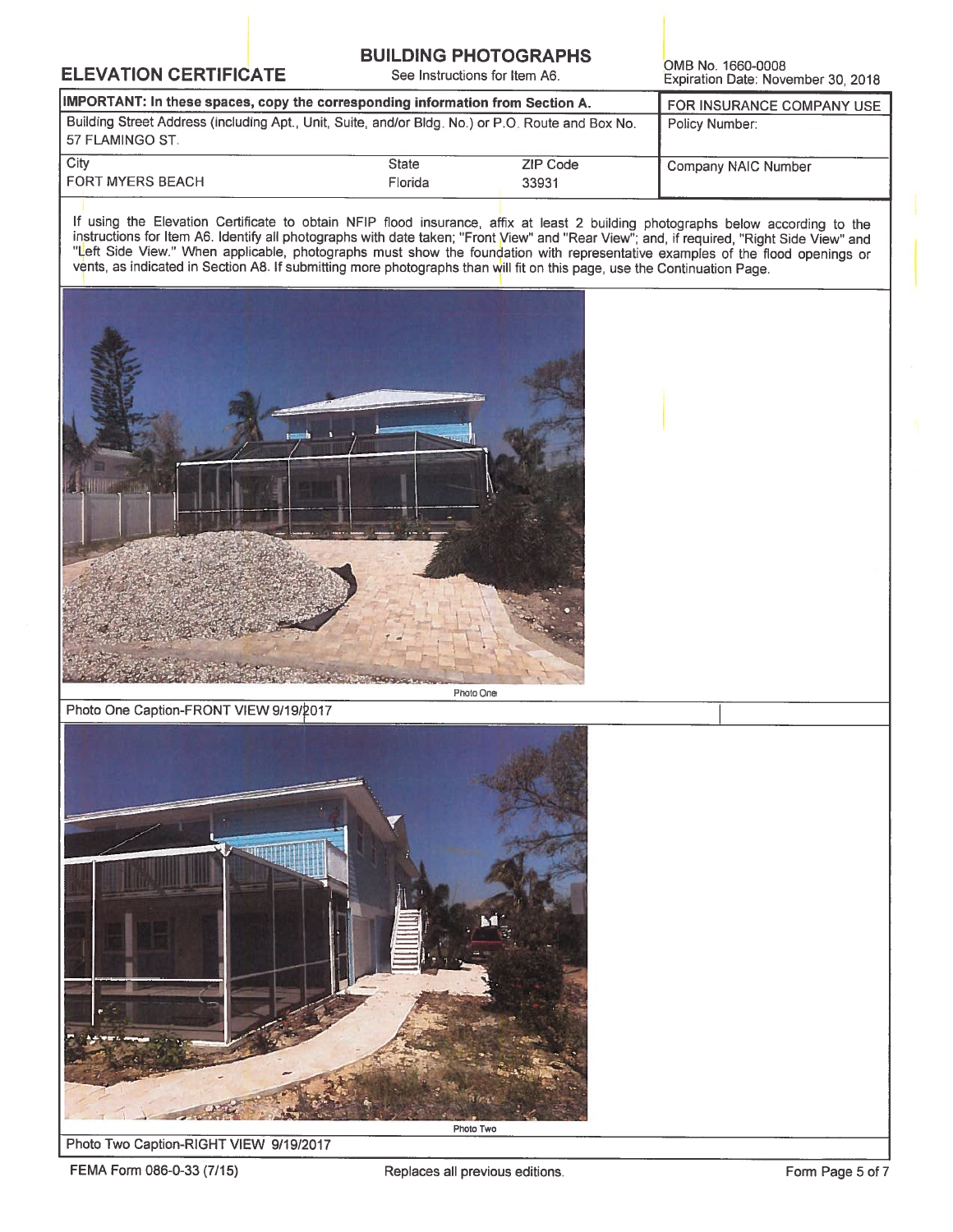## **BUILDING PHOTOGRAPHS**

**Continuation Page** 

OMB No. 1660-0008 Expiration Date: November 30, 2018

| IMPORTANT: In these spaces, copy the corresponding information from Section A.                                       | FOR INSURANCE COMPANY USE<br>Policy Number: |          |                     |
|----------------------------------------------------------------------------------------------------------------------|---------------------------------------------|----------|---------------------|
| Building Street Address (including Apt., Unit, Suite, and/or Bldg. No.) or P.O. Route and Box No.<br>57 FLAMINGO ST. |                                             |          |                     |
| City                                                                                                                 | <b>State</b>                                | ZIP Code | Company NAIC Number |
| <b>FORT MYERS BEACH</b>                                                                                              | Florida                                     | 33931    |                     |

If submitting more photographs than will fit on the preceding page, affix the additional photographs below. Identify all photographs with: date taken; "Front View" and "Rear View"; and, if required, "Right Side View" and "



Photo Three Caption-LEFT VIEW 9/19/2017



Photo Four Caption-REAR VIEW 9/19/2017